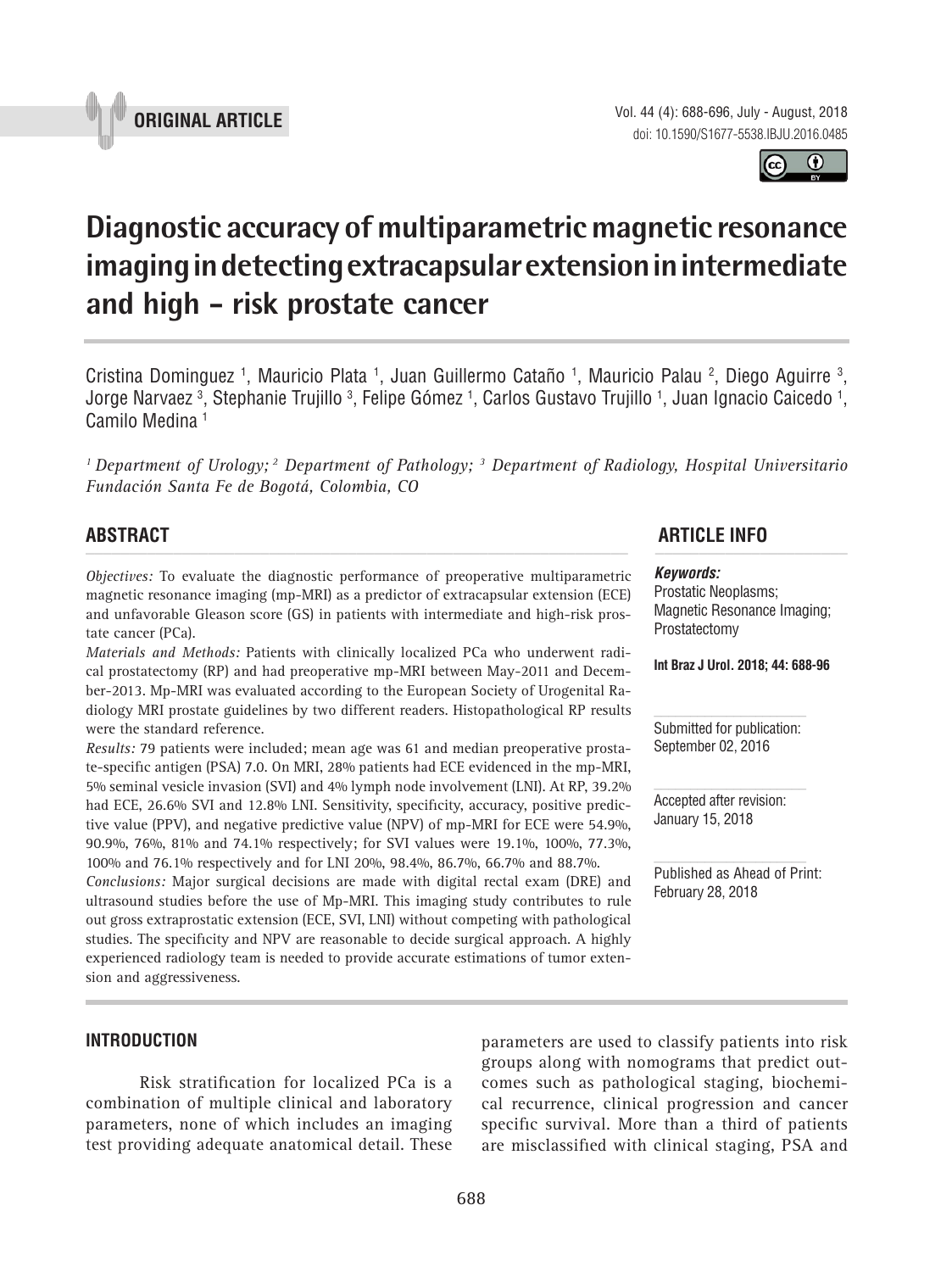transrectal ultrasound-guided (TRUS) prostate biopsy (1). Recently, additional parameters such as MRI and the percentage of positive biopsy cores have been added into risk classification methods, both with promising results (2).

Traditionally, RP and radiotherapy have been considered the reference standard treatment for patients with localized PCa (3) both achieving long-term disease control. High rates of erectile dysfunction and incontinence are related to surgical techniques and difficult preservation of the neurovascular bundles. Therefore, accurate preoperative knowledge of tumor stage and possible ECE is crucial in achieving the best surgical, oncological and functional results (4).

Recent findings support the use of mp-MRI of the prostate, combining T2-weighted imaging with diffusion-weighted imaging (DWI) and perfusion imaging, as the most sensitive and specific imaging tool for different clinical scenarios in patients with PCa such as detection, staging, and follow-up (5-13). Nonetheless, its routine use is still a topic of debate given the high variability among studies regarding the diagnostic accuracy of mp-MRI in staging and prediction of ECE (14).

The aim of this study was to evaluate diagnostic accuracy of a 1.5 tesla mp-MRI in detecting ECE, SVI, LNI and unfavorable GS in patients with intermediate and high-risk PCa.

# **MATERIALS AND METHODS**

After approval from our hospital review board and ethics committee, clinical records were reviewed retrospectively. Patients with clinically localized PCa, who underwent RP and extended lymph node dissection between May 1st 2011 and December 31st 2013 at our institution, and had preoperative mp-MRI, were identified. Inclusion criteria comprised intermediate or high-risk cancer patients as defined by D´Amico classification (intermediate risk: clinical stage T2b or PSA levels between 10.1 and 20ng/mL or GS 7; high risk: clinical stage ≥T2c or PSA levels >20ng/mL or GS 8-10). Finally, the diagnostic accuracy of mp-MRI in detecting ECE, SVI, LNI and unfavorable GS (equal or greater than 8) was analyzed.

# **Multiparametric MRI and Image analysis**

Preoperative mp-MRI was performed with a 1.5 tesla Siemens system. Patient should wait 6 weeks after biopsy for MRI study; no rectal preparation nor endorectal coil were used in any patient. Studies included T2-weighted imaging, dynamic contrast-enhanced imaging and diffusion-weighted imaging. Mp-MRI results were assessed and reported according to the European Society of Urogenital Radiology (ESUR) MRI prostate guidelines from 2012 by two different radiologists with different years of experience (14 and 8 years of experience). Readers knew diagnosis and initial PSA level but were blinded to details of histopathological report. They adopted one of the following image signs to subjectively classify ECE: 1) bulging of prostatic contour; 2) irregularity of prostatic contour; 3) neurovascular bundle thickening; 4) loss or discontinuity of prostatic contour line; 5) measurable extra-capsular disease. The sum of three of the previously mentioned signs were considered positive for ECE. Tumor contact length (TCL) to the prostate contour was also measured and a 12mm-threshold was used as an additional sign of ECE and independently analyzed as a different variable. For SVI, the subjective image signs adopted were: 1) expansion; 2) low T2 signal; 3) filling in of angle; 4) enhancement and restricted diffusion. The sum of two signs were considered positive for SVI. For LNI, size criteria were used and a short axis >10mm was considered positive (15). For case examples, see Figure-1 and Figure-2. Apparent diffusion coefficient (ADC) is the measure of the magnitude of diffusion of water molecules within tissue. These values were obtained by positioning the region of interest (ROI) in the index lesion (defined as the largest lesion) and a threshold of less than 0.87x10-3mm2/s was considered indicative of unfavorable GS.

# **Histopathological evaluation**

RP specimens were macroscopically marked with ink and fixed in formalin. The specimen was serially sectioned at 3mm thickness. Perpendicular cuts were done for the first portion of the apex and base, the remaining prostate was then cut in the sagittal plane and, posteriorly, in quadrants from apex to base. Slices were further cut into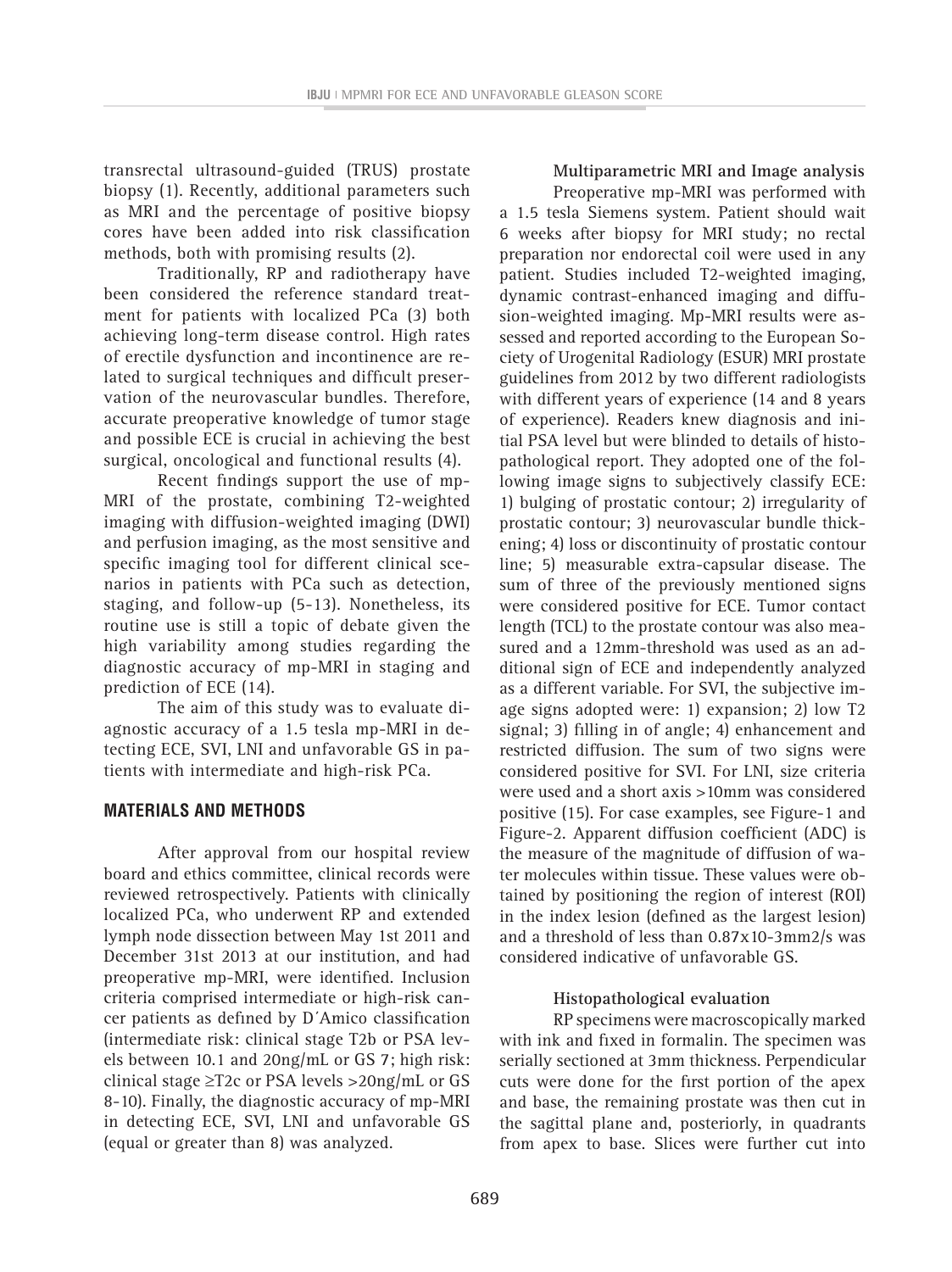**Figure 1 - Male, 69-year-old patient with prostate cancer Gleason 8 (4+4). (a) RP specimen shows index lesion of 22mm, Gleason 4+5=9 prostate cancer. MRI demonstrate low signal 12mms lesion on T2w images (arrow) in the peripheral zone confined to the prostate (b), there is a focal area of hyper signal in DWI with b value =800 (c) and reduced ADC (d). No extracapsular extension is seen in MRI. PIRADS: T2WI=4/5; DWI=4/5.**

**Figure 2 - Male, 61-year-old patient with prostate cancer Gleason 7 (4+3) with ECE. (a) RP specimen shows index lesion of 30 mm on left base of the prostate. MRI demonstrates heterogeneous and high signal multinodular in T2w sequences (b), there is no hypervascular lesions and no focal areas of restriction on DWI (c) and ADC images (d). No extracapsular extension is seen on MRI. PIRADS score on MRI: T2WI = 2/5; DWI = 2/5.** 



microscopic sections of 3-5μm and stained with Haematoxylin and Eosin. ECE was defined as tumor cell growth into the extraprostatic tissue and subclassified as: 1) focal ECE when involving only a few glands or a tumor involving less than one high power (40X) field in one or two sections or 2) stablished ECE when a more extensive spread was seen beyond the prostatic edge (16). SVI was defined as tumor infiltration of the muscular wall of the seminal vesicles. Lymph nodes were processed as a whole with posterior differentiation of nodules from fat. The pathological T-stage (pT) was defined according to the TNM classification.

#### **Statistical analysis**

Socio-demographic characteristics were described. A descriptive analysis was conducted and the measures of central trend and variability were reported. Median or mean for continuous variables and absolute or relative frequencies for categorical



variables were calculated. Contingency tables (using most experienced radiologist data) were used to calculate overall diagnostic accuracy, sensitivity, specificity, positive predictive value and negative predictive value of mp-MRI in predicting ECE, SVI, LNI and GS greater or equal to 8. Finally, a receiver operating characteristic curve (ROC curve) with an area under the curve (AUC) values were generated to analyze predictive accuracy of ADC in detecting unfavorable GS, and Spearman correlation was used. Inter-reader reliability was calculated using kappa statistics (0-0.2 none, 0.21-0.39 minimal, 0.4-0.59 weak, 0.6-0.79 moderate, 0.8-0.9 strong, above 0.9 almost perfect). A p-value below 0.05 was considered significant. The analysis was performed using STATA 13.1 software.

### **RESULTS**

Seventy-nine patients were eligible for the study; patient and disease characteristics are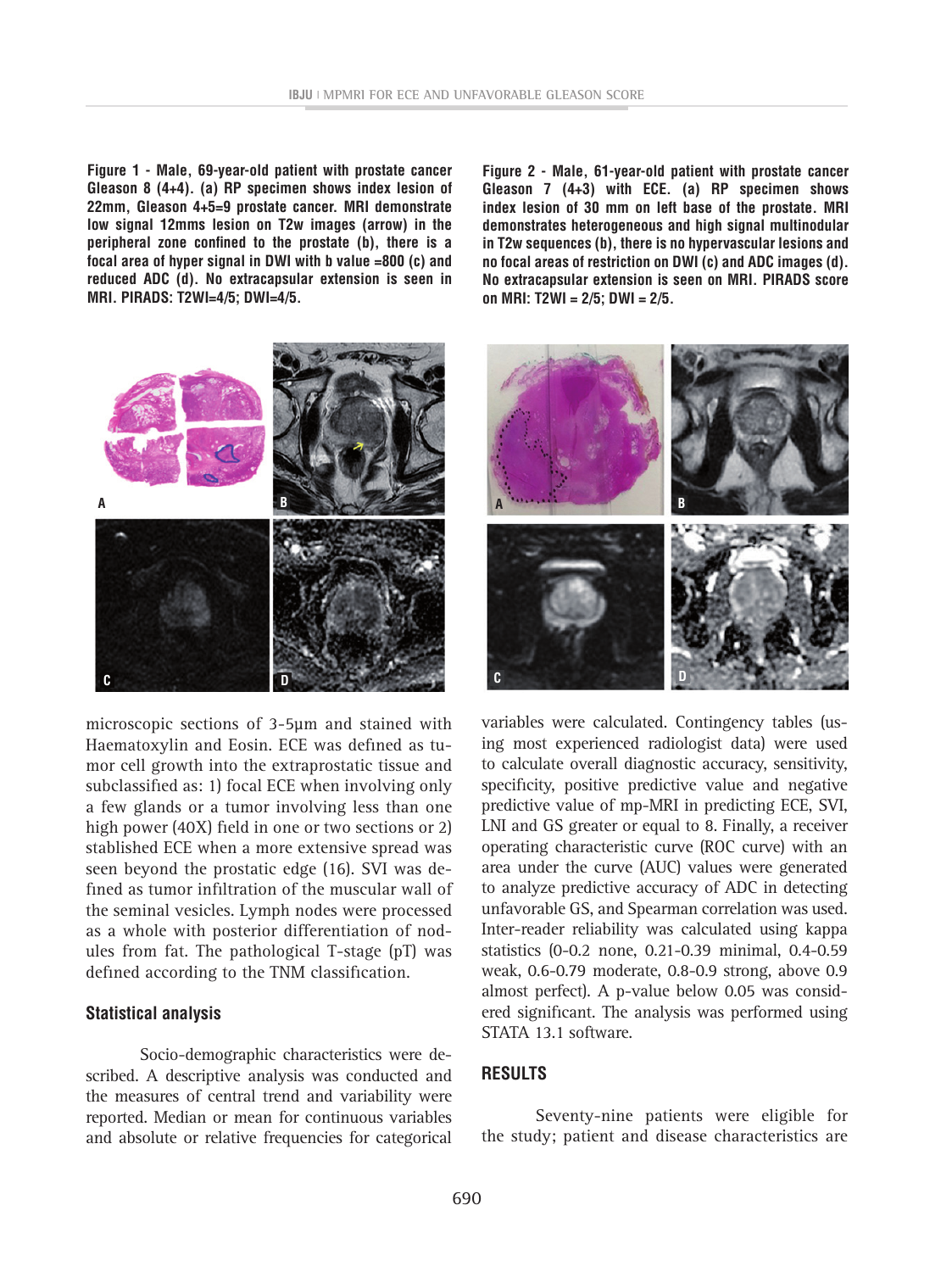shown in Table-1. 36.7% of the patients had a PSA >10ng/mL. Mp-MRI quality was adequate for interpretation; seven subjects had more than 50% hemorrhage image changes from prior biopsy without significant implications for reading. 21 (28%) patients had ECE evidenced by the mp-MRI, 4 (5.3%) patients had SVI and 3 (4%) patients had LNI. RP specimen analysis reported 31 (39.2%) patients with ECE, 21 (37.5%) patients with SVI and 10 (12.9%) with LNI. Measurement of diagnostic agreement between both radiologists for ECE, SVI and LNI reported kappa values of 0.287, 0.5726

| Characteristic                           | Value                  |
|------------------------------------------|------------------------|
| Patient Age (years)*                     | 61.1 (39-78, SD±7.50)  |
| PSA Level (ng/mL)^                       | 7.0 (0.02-31, SD±7.25) |
| <b>Clinical Stage</b> <sup>n</sup>       |                        |
| T <sub>1</sub> c                         | 57 (74.0%)             |
| T <sub>2</sub> a                         | 17 (22.1%)             |
| T <sub>2</sub> b                         | $2(2.6\%)$             |
| T <sub>3</sub> a                         | $1(1.3\%)$             |
| D'Amico classification <sup>n</sup>      |                        |
| Intermediate risk                        | 51 (65.4%)             |
| High risk                                | 27 (34.6%)             |
| Pathological stage <sup>n</sup>          |                        |
| pT2                                      | 46 (58.2%)             |
| рТЗа                                     | 13 (16.5%)             |
| pT3b                                     | 20 (25.3%)             |
| <b>Biopsy Gleason Score</b> <sup>n</sup> |                        |
| $\,6\,$                                  | $6(7.7\%)$             |
| $\boldsymbol{7}$                         | 46 (59%)               |
| $\, 8$                                   | 20 (25.6%)             |
| $\boldsymbol{9}$                         | $5(6.4\%)$             |
| 10                                       | $1(1.3\%)$             |
| Pathology Gleason Score <sup>n</sup>     |                        |
| 6                                        | $2(2.5\%)$             |
| $\overline{7}$                           | 53 (67.1%)             |
| 8                                        | 14 (17.7%)             |
| 9                                        | 10 (12.7%)             |

#### **Table 1 - Patient and disease characteristics.**

\*mean and (range, standard deviation); ^median and (range, standard deviation); <sup>n</sup>patient number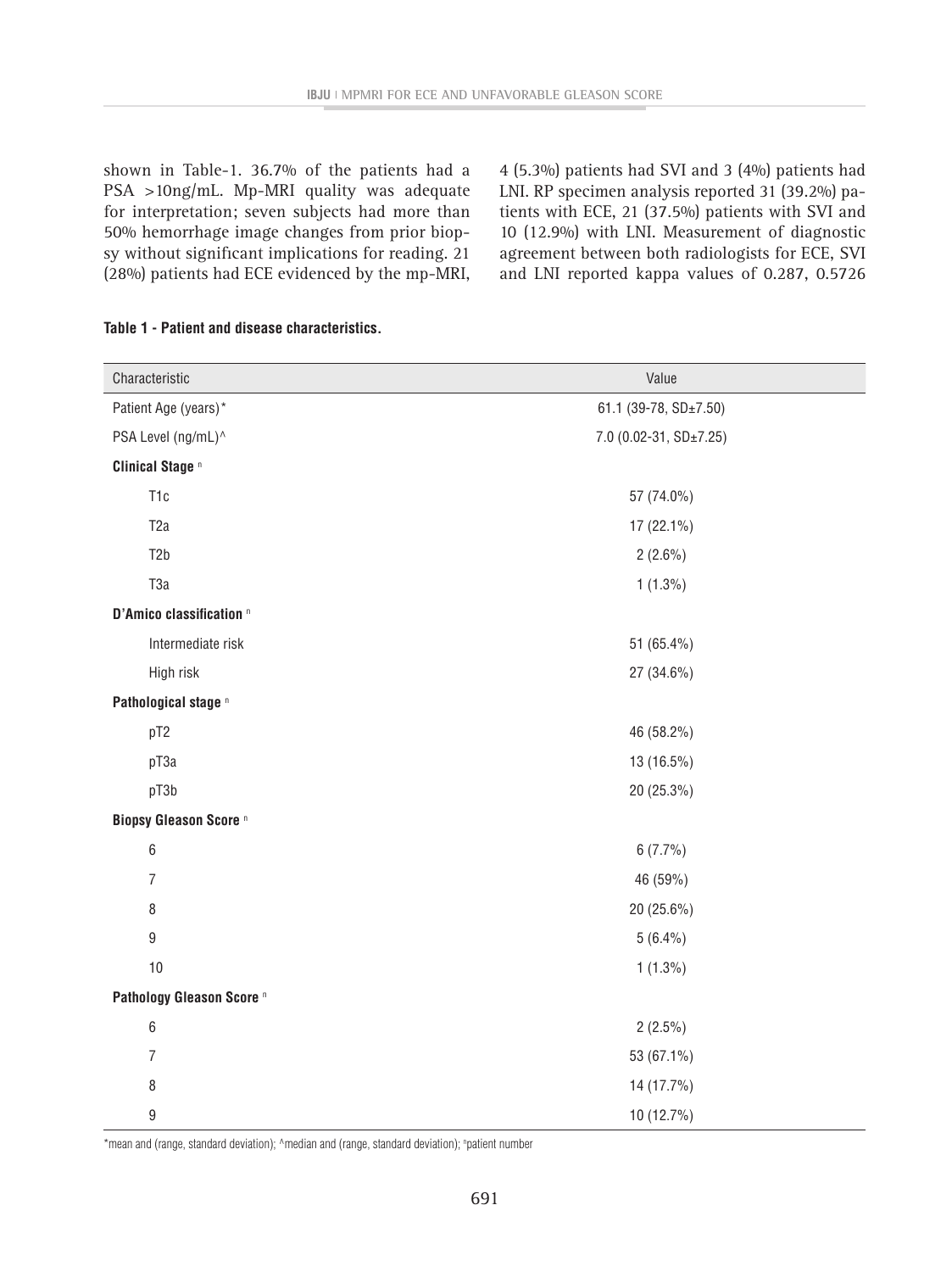and 0.380 respectively, demonstrating minimal and weak agreement when two radiologists with different years of experience assessed all three variables.

Mp-MRI findings were compared to final pathology. Results of accuracy, sensitivity, specificity, PPV and NPV of mp-MRI in detecting ECE, SVI and LNI in comparison to histopathological results are summarized in Table-2. AUC for ECE was 0.7 (95% CI 0.6-0.8), for SVI 0.6 (95% CI 0.5- 0.7) and for LNI 0.6 (CI 0.5-0.7) (Figure-3).

When focal and established ECE were considered separately, accuracy, sensitivity, specificity, PPV and NPV were 73%, 53.9% (95% CI 42.6-65.1), 77.4% (95% CI 68-86.9%), 33.3% (95% CI 22.7-44), 88.9% (95% CI 81.8-96) for focal ECE, and 73%, 52.6% (95% CI 41.3-63.9), 80.4% (95% CI 71.3-89.4), 47.6% (95% CI 36.3-58.9), 83.3% (95% CI 74.9-91.8) for established ECE.

With mp-MRI tumor contact length (TCL) threshold of 12mm for the diagnosis of ECE, we found accuracy, sensitivity, specificity, PPV and NPV values of 52.7%, 69.2% (95% CI 58.7-79.8), 49.2% (95% CI 37.8-60.6), 22.5% (95% CI 13-32) and 88.2% (95% CI 80.9-95.6) for focal ECE, and of 55.4 %, 68.4% (95% CI 57.8-79), 50.9% (95% CI 39.5-43.1), 32.5% (95% CI 21.8-43.2) and 82.4% (95% CI 73.7-91) for established ECE, respectively.

Finally, when ADC values were compared to pathological results, mp-MRI accuracy, sensitivity, specificity, PPV and NPV in predicting unfavorable GS were 69.3%, 13% (95% CI 5.4-20.7), 94.2% (95% CI 88.9-99.5), 50% (95% CI 38.7-61.3) and 71% (95% CI 60.8-81.3), respectively. When

|  |  |  |  |  |  |  |  |  | Table 2 - Comparison of operative characteristics of mp-MRI in high risk PCa for ECE, SVI, LNI compared to pathology results. |  |
|--|--|--|--|--|--|--|--|--|-------------------------------------------------------------------------------------------------------------------------------|--|
|--|--|--|--|--|--|--|--|--|-------------------------------------------------------------------------------------------------------------------------------|--|

| Study                  | Sample size<br>(n) | Sensitivity (%) | Specificity<br>(%) | Accuracy (%)             | PPV (%) | NPV (%) |
|------------------------|--------------------|-----------------|--------------------|--------------------------|---------|---------|
| Jeong et al. (13)^     | 922                |                 |                    |                          |         |         |
| ECE                    |                    | 43              | 84                 | 61                       | 79      | 52      |
| SVI                    |                    | 35              | 94                 | 81                       | 62      | 83      |
| LNI                    |                    | 14              | 97                 | 92                       | 23      | 95      |
| Lista et al. (24)*     | 85                 |                 |                    |                          |         |         |
| ECE                    |                    | 58              | 98                 | $\overline{\phantom{a}}$ | 95      | 75      |
| SVI                    |                    | 75              | 96                 | -                        | 80      | 94      |
| Pinaquy et al. (25)*   | 47                 |                 |                    |                          |         |         |
| ECE                    |                    | 72              | 77                 | $\overline{\phantom{a}}$ | 86      | 59      |
| SVI                    |                    | 73              | 95                 | -                        | 95      | 73      |
| LNI                    |                    | 33              | 91                 | $\overline{\phantom{a}}$ | 50      | 84      |
| Cerantola et al. (26)T | 60                 |                 |                    |                          |         |         |
| ECE                    |                    | 35              | $90\,$             | 62                       | 79      | 57      |
| Boesen et al. (4)T     | 87                 |                 |                    |                          |         |         |
| ECE                    |                    | 74              | 88                 | 83                       | 77      | 86      |
| Somford et al. (16)T   | 183                |                 |                    |                          |         |         |
| ECE                    |                    | 64.9            | 72.7               |                          | 88.9    | 38.1    |

\* 1.5T MRI scanner; T 3.0T MRI scanner; ^ Overall using both 1.5T and 3.0T MRI scanner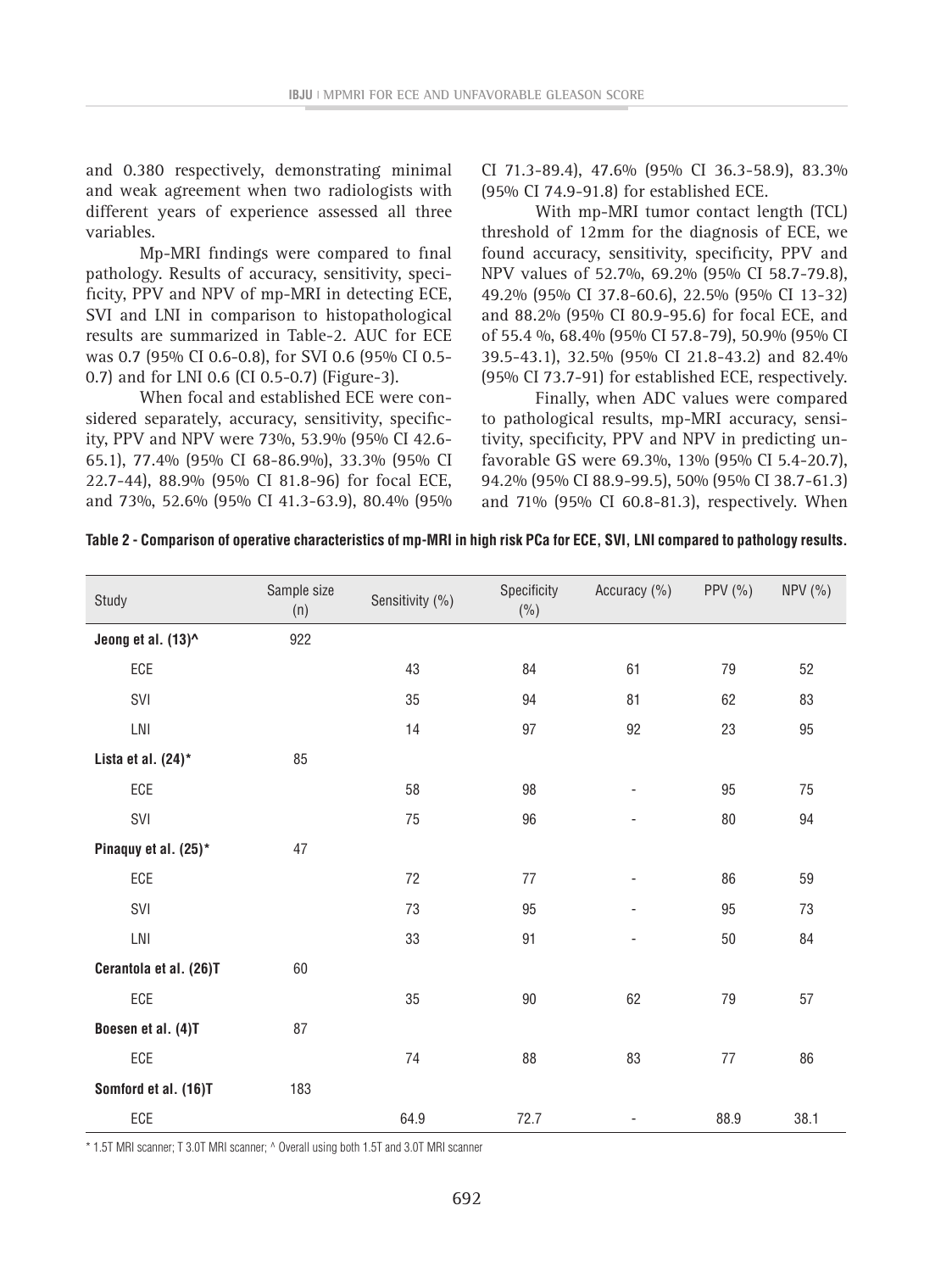



ADC values were considered as a continuous variable, AUC was 0.622 (95% CI 0.5-0.8) (Figure-1) and the Spearman's Rho was -0.34 (p0.001).

#### **DISCUSSION**

Identification of occult ECE, SVI and LNI is of critical importance for prognosis and treatment selection of patients with intermediate and highrisk disease PCa. Clinical staging in this study was predominantly T1c and T2a (74% and 22.1%) the remaining being classified as T2b and T3a. Pathological staging reported pT2 in 58.2% of the cases, pT3a in 16.5% and pT3b in 25.3%. Pathological ECE was reported on 39.2% of the cases and 30.4% had an unfavorable GS (≥8). Understaging is frequent with only clinical assessment (15), therefore, it underscores the importance of a correct staging and identification of intermediate and high-risk patient preoperatively, which may lead to improved decision-making regarding treatment and surgical approach.

Operative characteristics of mp-MRI for the detection of ECE, SVI and LNI, differ among published studies and are highly influenced by the use of endorectal coil (er), MRI parameters and clinical interpretation (16). Recent reports are focused on improving er-MRI imaging technology and functional imaging techniques (dynamic contrast enhancement and diffusion weighted imaging) to optimize accuracy in staging suspicious lesions (17). These advances lead to the use of combined mp-MRI with anatomic T2-weighted imaging, with promising results for PCa detection and extension. One meta-analysis (18) determined diagnostic accuracy of mp-MRI for PCa detection using anatomic T2-weighted imaging combined with two functional techniques (DWI and DCE-MRI). Pooled data of seven studies (526 patients) showed sensitivity of 0.74 (95% CI, 0.66-0.81),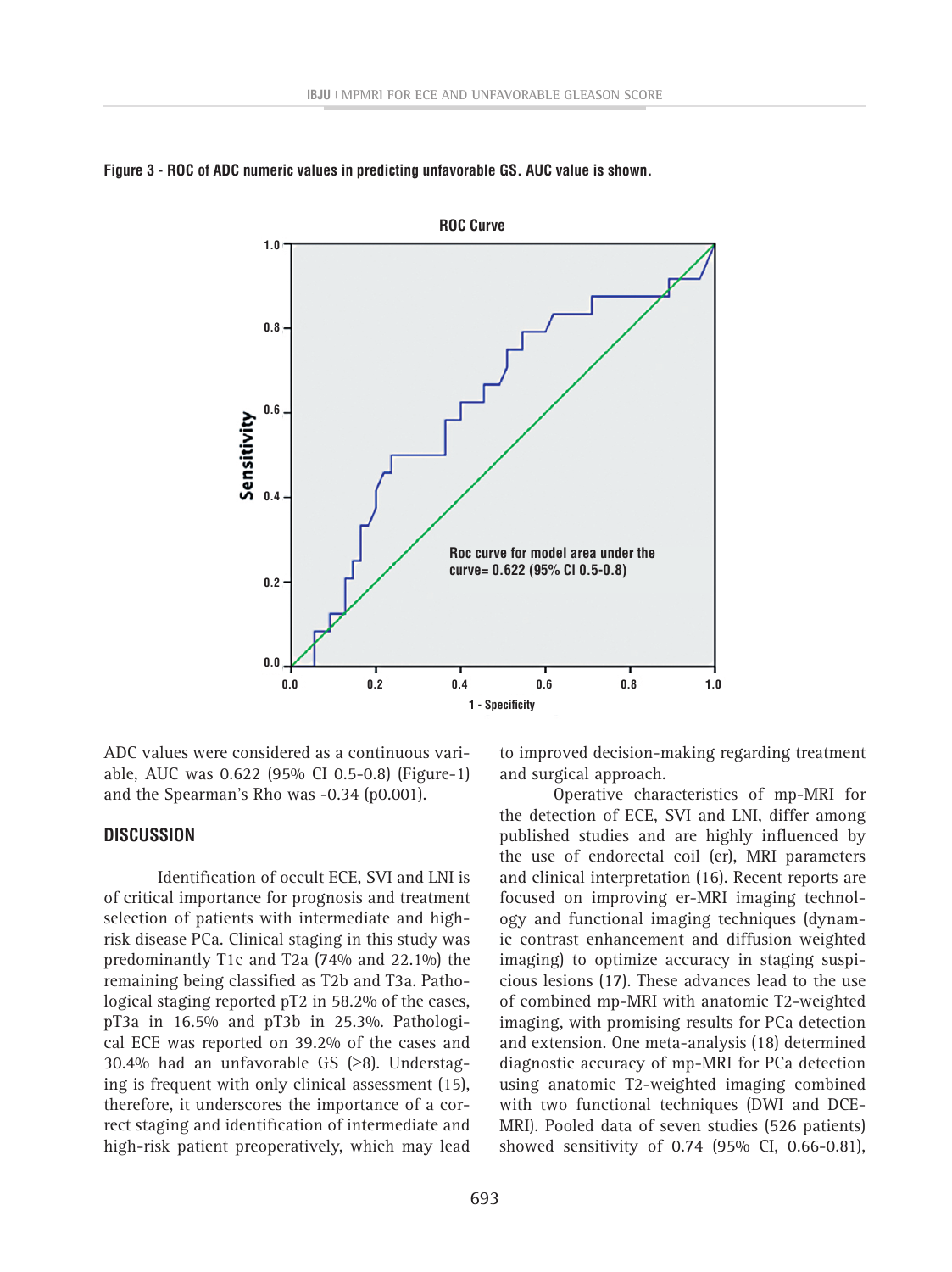specificity of 0.88 (95% CI, 0.82-0.92) for PCa detection, with NPVs ranging from 0.65 to 0.94.

Our results are consistent with those reported in the literature. For ECE detection, mp-MRI has a reported sensitivity between 35-62.5% and specificity of 89-92% (Table-2). Our study showed sensitivity of 55% and specificity of 91%, both within the range of the literature. Feng et al. (15) sought to evaluate mp-MRI ability to detect focal or established ECE reported by pathology. When considered separately, mp-MRI had a low performance in identifying focal ECE, with a sensitivity of 14.3% and a PPV of 5.6%. However, mp-MRI was accurate in predicting established ECE, with a sensitivity of 73% and a PPV of 57%. Our study reported a sensitivity of 53% and a PPV of 48% for established ECE, and for focal ECE performance was poor. Mp-MRI is unable to identify and localize focal ECE, which accounts for a large majority of the cases (18). Nerve-sparing RP requires of mp-MRI to provide a high NPV in detecting ECE. Our results for SVI and LNI are also comparable to literature (Table-2). SVI detection has been reported with PPVs of 62% to 95% and NPVs of 73% to 83%. Sensitivity and specificity for LNI is between 14-33% and 91- 97%, respectively (19).

Measurement of diagnostic agreement between radiologists in our study for ECE, SVI and LNI demonstrated minimal and weak. It has been demonstrated in literature that inter-reader reproducibility tend to be higher for relatively experienced readers. This can be explained due to study complexity, different reading scales used such as the PI-RADS of Likert scale and interpretation sensibility may be affected by lesion location, volume and tumor aggressiveness (20, 21).

Furthermore, TCL parameter has also shown correlation with pathologically confirmed microscopic ECE. Baco et al. (22) documented accuracy of 82%, 79% sensitivity, 85% specificity, 76% PPV and 88% NPV when using a 20mm TCL threshold. Our study evaluated the differences in predictive values by using a 12mm threshold when comparing established and focal microscopic ECE, both with acceptable NPVs when evaluating these parameters. Other studies have concluded that a higher length of contact

between tumor margin and prostatic capsule is associated with an increased risk of ECE.

In general, literature concludes that mp-MRI has a fair performance capacity for predicting unfavorable GS. Hegde et al. (12) conducted a retrospective study with 118 patients, demonstrating that ECE or SVI findings on mp-MRI are associated with a higher risk of identifying previously undetected GS 8-10 disease. In our study, mp-MRI evidenced low power either to confirm or rule out unfavorable GS. Other studies have evidenced that a high percentage of patients have  $GS \geq 7$  at non-index tumors and mp-MRI has low power for the detection of these lesions (23). Also, the diffusion coefficient ADC allows for quantitative and qualitative assessment of tumor aggressiveness and has positive correlation with GS (24). In this study, ADC as binary variable when compared to  $GS \geq -8$  had high specificity and NPV, low AUC and its values are inversely correspondent to GS as reported with Spearman rho, although it shows a low negative correlation. Mp-MRI has shown to be useful in identifying PCa extension and especially in ruling in locoregional extension.

The limitation of this study is its retrospective nature and small sample size leading to large confidence intervals. Also, operative characteristics depend on how the presence of ECE, SVI and LNI are defined. For our study, the presence of locally advanced disease consisted of binary variables (yes or no), and the data would be improved by using ordinal scales such as prostate imaging reporting and a standardized data system (PIRADS) for extension evaluation. According to the magnetic field strength, the 3T magnet increases signal to noise ratio therefore increases resolution. However, both 1.5T and 3.0T can provide accurate and reliable diagnostic exam when technical parameters are properly used (23). Although members of the PIRADS steering committee prefer the use of 3T, 1.5T magnets are more widely available and our study reflects the practice of most of the devices currently installed worldwide. Finally, both radiologists had a 10 year experience difference which makes data heterogeneous and consequently the low interrater reliability.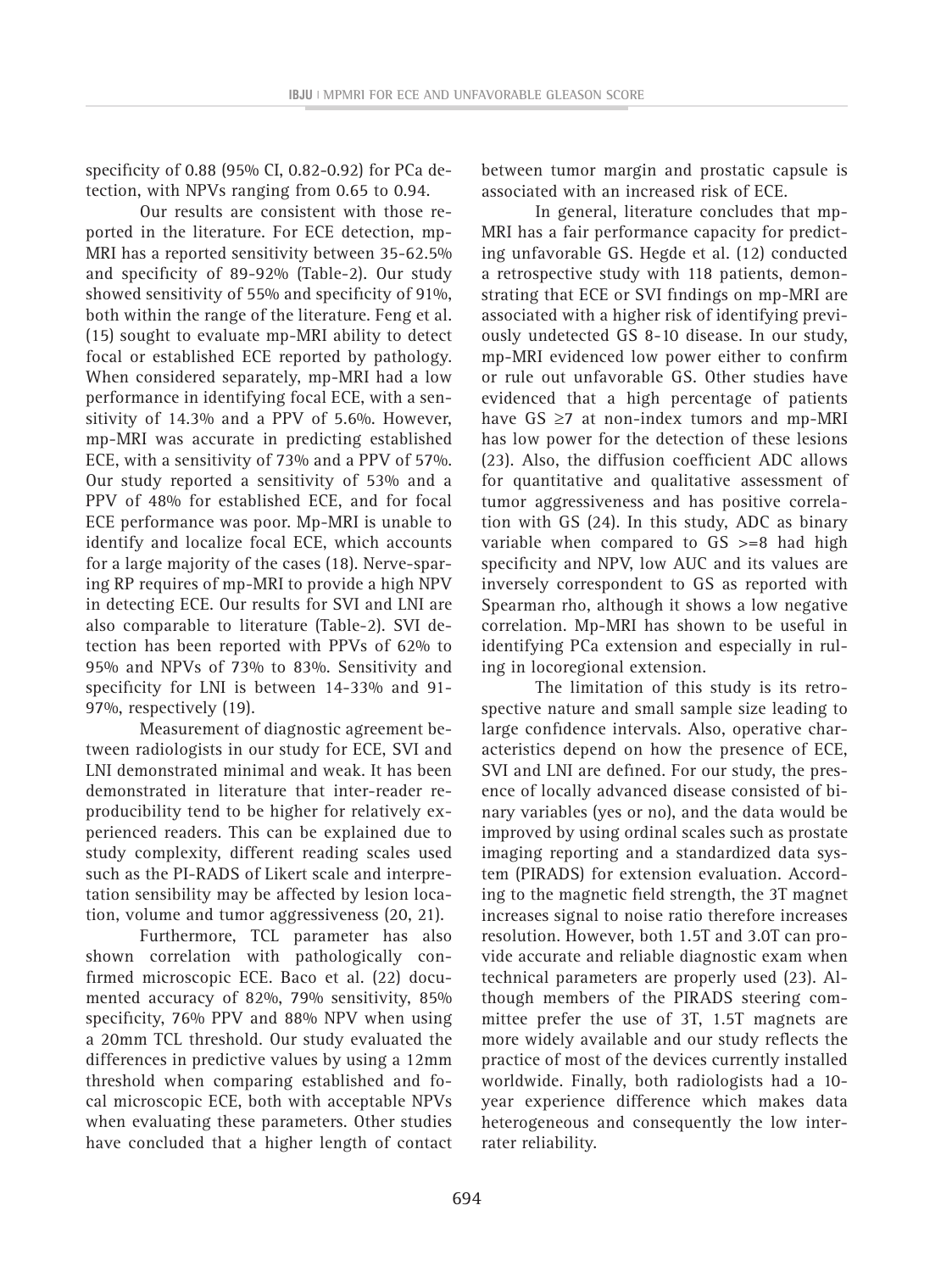# **CONCLUSIONS**

Major surgical decisions are made with DRE and ultrasound studies before the use of Mp-MRI. This imaging study contributes to rule out gross extraprostatic extension (ECE, SVI, LNI) without competing with pathological studies. The specificity and NPV are reasonable to decide surgical approach. A highly experienced radiology team is needed to provide accurate estimations of tumor extension and aggressiveness. Moreover, it is necessary to carry out prospective and multicenter studies in order to achieve higher consensus regarding MRI use in PCa assessment in developing countries.

# **ABBREVIATIONS**

- **RP** = Radical prostatectomy
- **PSA** = Prostate specific antigen
- **Pca** = Prostate cancer
- **GS** = Gleason score
- **TRUS** = Transrectal ultrasound-guided
- **MRI** = Magnetic resonance imaging
- **TCL** = Tumor contact length
- **AUC** = Area under the curve
- **cT** = Clinical tumor stage
- **Mp-MRI** = Multiparametric MRI
- **PIRADS** = Prostate imaging reporting and data system
- **T2W** = T2-weighted
- **DWI** = Diffusion-weighted imaging
- **DCE-MRI** = Dynamic contrast-enhanced MRI
- **ADC** = Apparent diffusion coefficient
- **DCE** = Dynamic contrast-enhanced
- **ECE** = Extracapsular extension
- **SVI** = Seminal vesicle invasion
- **LNI** = Lymph node involvement

# **ACKNOWLEDGMENTS**

Dr. Angela Moreno for her academic knowledge shared during the study protocol, Dr. Daniela Robledo and Dr. Stacy Loeb for manuscript revision and suggestions, Dr. Martin Rondon for statistical recommendations.

# **CONFLICT OF INTEREST**

None declared.

# **REFERENCES**

- 1. Partin AW, Mangold LA, Lamm DM, Walsh PC, Epstein JI, Pearson JD. Contemporary update of prostate cancer staging nomograms (Partin Tables) for the new millennium. Urology. 2001;58:843-8.
- 2. Shukla-Dave A, Hricak H, Akin O, Yu C, Zakian KL, Udo K, et al. Preoperative nomograms incorporating magnetic resonance imaging and spectroscopy for prediction of insignificant prostate cancer. BJU Int. 2012;109:1315-22.
- 3. Bastian PJ, Carter BH, Bjartell A, Seitz M, Stanislaus P, Montorsi F, et al. Insignificant prostate cancer and active surveillance: from definition to clinical implications. Eur Urol. 2009;55:1321-30.
- 4. Boesen L, Chabanova E, Løgager V, Balslev I, Mikines K, Thomsen HS. Prostate cancer staging with extracapsular extension risk scoring using multiparametric MRI: a correlation with histopathology. Eur Radiol. 2015;25:1776-85.
- 5. Sciarra A, Barentsz J, Bjartell A, Eastham J, Hricak H, Panebianco V, et al. Advances in magnetic resonance imaging: how they are changing the management of prostate cancer. Eur Urol. 2011;59:962-77.
- 6. Ghai S, Trachtenberg J. MRI-guided biopsies and minimally invasive therapy for prostate cancer. Indian J Urol. 2015;31:209-16.
- 7. Shukla-Dave A, Hricak H. Role of MRI in prostate cancer detection. NMR Biomed. 2014;27:16-24.
- 8. Moore CM, Robertson NL, Arsanious N, Middleton T, Villers A, Klotz L, et al. Image-guided prostate biopsy using magnetic resonance imaging-derived targets: a systematic review. Eur Urol. 2013;63:125-40.
- 9. Moore CM, Ridout A, Emberton M. The role of MRI in active surveillance of prostate cancer. Curr Opin Urol. 2013;23:261- 7.
- 10. Ouzzane A, Puech P, Villers A. How accurately can MRI detect indolent disease? Curr Opin Urol. 2014;24:264-9.
- 11. Wang L, Hricak H, Kattan MW, Schwartz LH, Eberhardt SC, Chen HN, et al. Combined endorectal and phased-array MRI in the prediction of pelvic lymph node metastasis in prostate cancer. AJR Am J Roentgenol. 2006;186:743-8.
- 12. Hegde JV, Chen MH, Mulkern RV, Fennessy FM, D'Amico AV, Tempany CM. Preoperative 3-Tesla multiparametric endorectal magnetic resonance imaging findings and the odds of upgrading and upstaging at radical prostatectomy in men with clinically localized prostate cancer. Int J Radiat Oncol Biol Phys. 2013;85:e101-7.